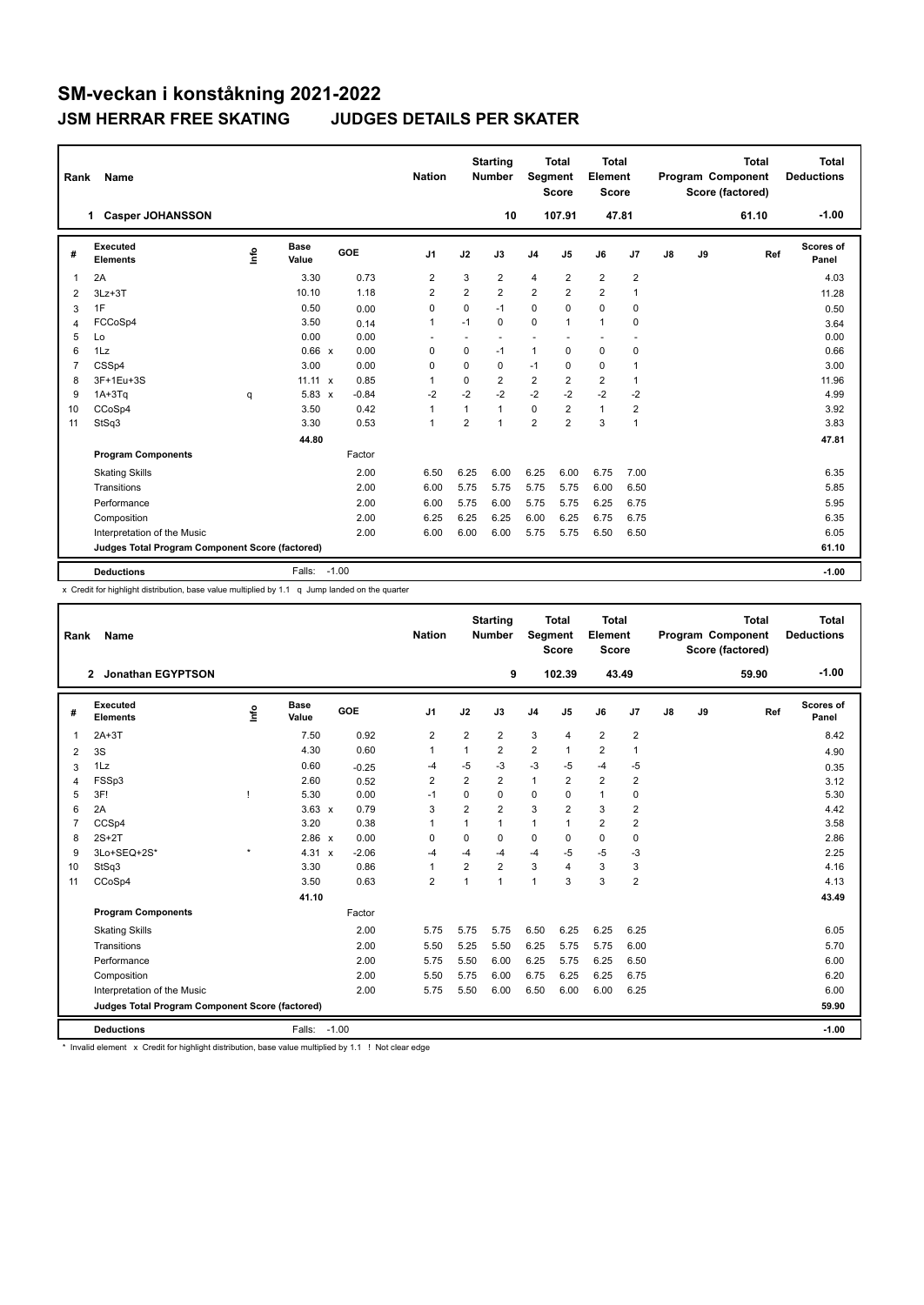| Rank           | Name                                            |      |                      |         | <b>Nation</b>           |                         | <b>Starting</b><br><b>Number</b> |                | <b>Total</b><br>Segment<br><b>Score</b> | <b>Total</b><br>Element<br><b>Score</b> |                |               |    | <b>Total</b><br><b>Program Component</b><br>Score (factored) | <b>Total</b><br><b>Deductions</b> |
|----------------|-------------------------------------------------|------|----------------------|---------|-------------------------|-------------------------|----------------------------------|----------------|-----------------------------------------|-----------------------------------------|----------------|---------------|----|--------------------------------------------------------------|-----------------------------------|
|                | <b>Nels IREHOLM</b><br>3                        |      |                      |         |                         |                         | 5                                |                | 92.73                                   |                                         | 42.43          |               |    | 50.30                                                        | 0.00                              |
| #              | Executed<br><b>Elements</b>                     | ١rfo | <b>Base</b><br>Value | GOE     | J <sub>1</sub>          | J2                      | J3                               | J <sub>4</sub> | J5                                      | J6                                      | J7             | $\mathsf{J}8$ | J9 | Ref                                                          | Scores of<br>Panel                |
| 1              | 2Lz                                             |      | 2.10                 | 0.38    | $\overline{2}$          | $\overline{2}$          | $\mathbf{1}$                     | $\overline{2}$ | $\overline{2}$                          | 3                                       | $\mathbf{1}$   |               |    |                                                              | 2.48                              |
| 2              | $3S+2T$                                         |      | 5.60                 | 0.60    | 1                       | 1                       | $\mathbf{1}$                     | $\overline{2}$ | $\overline{2}$                          | $\overline{2}$                          | $\mathbf 1$    |               |    |                                                              | 6.20                              |
| 3              | 2F                                              |      | 1.80                 | 0.40    | 2                       | $\overline{2}$          | 2                                | 3              | $\mathbf{1}$                            | 3                                       | $\overline{2}$ |               |    |                                                              | 2.20                              |
| 4              | CSSp4                                           |      | 3.00                 | 0.00    | $\Omega$                | $\Omega$                | $\Omega$                         | $-1$           | $\Omega$                                | $\Omega$                                | 0              |               |    |                                                              | 3.00                              |
| 5              | 2A+1Eu+2S                                       |      | 5.10                 | $-0.26$ | 0                       | $-1$                    | $-1$                             | $-1$           | 0                                       | $-1$                                    | $-1$           |               |    |                                                              | 4.84                              |
| 6              | 2Lo                                             |      | $1.87 \times$        | 0.27    | $\overline{\mathbf{c}}$ | $\overline{\mathbf{c}}$ | $\mathbf{1}$                     | 2              | $\overline{\mathbf{c}}$                 | $\mathbf{1}$                            | $\mathbf{1}$   |               |    |                                                              | 2.14                              |
| $\overline{7}$ | CCoSp4                                          |      | 3.50                 | 0.28    | $\overline{1}$          | $\Omega$                | 1                                | 1              | $\Omega$                                | $\overline{2}$                          | $\mathbf{1}$   |               |    |                                                              | 3.78                              |
| 8              | StSq3                                           |      | 3.30                 | 0.53    | $\overline{2}$          | $\overline{2}$          | $\Omega$                         | $\overline{2}$ | 1                                       | $\overline{2}$                          | $\overline{1}$ |               |    |                                                              | 3.83                              |
| 9              | 3T                                              |      | 4.62 $\times$        | 0.67    | $\overline{1}$          | $\overline{2}$          | $\mathbf{1}$                     | $\overline{2}$ | $\overline{2}$                          | $\overline{2}$                          | $\mathbf{1}$   |               |    |                                                              | 5.29                              |
| 10             | $2A+2T$                                         |      | $5.06 \times$        | 0.33    | $\overline{1}$          | 1                       | $\mathbf{1}$                     | 1              | 1                                       | $\mathbf{1}$                            | $\mathbf{1}$   |               |    |                                                              | 5.39                              |
| 11             | FSSp3                                           |      | 2.60                 | 0.68    | $\overline{2}$          | 3                       | 3                                | 3              | $\overline{2}$                          | 3                                       | $\overline{2}$ |               |    |                                                              | 3.28                              |
|                |                                                 |      | 38.55                |         |                         |                         |                                  |                |                                         |                                         |                |               |    |                                                              | 42.43                             |
|                | <b>Program Components</b>                       |      |                      | Factor  |                         |                         |                                  |                |                                         |                                         |                |               |    |                                                              |                                   |
|                | <b>Skating Skills</b>                           |      |                      | 2.00    | 5.25                    | 5.00                    | 4.75                             | 5.50           | 5.50                                    | 4.75                                    | 5.00           |               |    |                                                              | 5.10                              |
|                | Transitions                                     |      |                      | 2.00    | 5.50                    | 4.75                    | 4.50                             | 5.00           | 5.00                                    | 4.50                                    | 4.25           |               |    |                                                              | 4.75                              |
|                | Performance                                     |      |                      | 2.00    | 5.50                    | 5.25                    | 5.00                             | 5.25           | 5.50                                    | 5.25                                    | 4.75           |               |    |                                                              | 5.25                              |
|                | Composition                                     |      |                      | 2.00    | 5.25                    | 4.75                    | 4.75                             | 5.25           | 5.50                                    | 5.00                                    | 5.00           |               |    |                                                              | 5.05                              |
|                | Interpretation of the Music                     |      |                      | 2.00    | 5.25                    | 4.75                    | 5.00                             | 5.00           | 5.00                                    | 5.25                                    | 4.75           |               |    |                                                              | 5.00                              |
|                | Judges Total Program Component Score (factored) |      |                      |         |                         |                         |                                  |                |                                         |                                         |                |               |    |                                                              | 50.30                             |
|                | <b>Deductions</b>                               |      |                      |         |                         |                         |                                  |                |                                         |                                         |                |               |    |                                                              | 0.00                              |

x Credit for highlight distribution, base value multiplied by 1.1

| Rank           | Name                                            |    |               |     |         | <b>Nation</b>  |                | <b>Starting</b><br><b>Number</b> | Segment        | <b>Total</b><br><b>Score</b> | <b>Total</b><br>Element<br><b>Score</b> |                |    |    | <b>Total</b><br>Program Component<br>Score (factored) | <b>Total</b><br><b>Deductions</b> |
|----------------|-------------------------------------------------|----|---------------|-----|---------|----------------|----------------|----------------------------------|----------------|------------------------------|-----------------------------------------|----------------|----|----|-------------------------------------------------------|-----------------------------------|
|                | 4 Erik PELLNOR                                  |    |               |     |         |                |                | $\overline{7}$                   |                | 89.98                        | 34.58                                   |                |    |    | 55.40                                                 | 0.00                              |
| #              | Executed<br><b>Elements</b>                     | ۴٥ | Base<br>Value | GOE |         | J1             | J2             | J3                               | J <sub>4</sub> | J5                           | J6                                      | J7             | J8 | J9 | Ref                                                   | Scores of<br>Panel                |
| $\mathbf{1}$   | 2Lz                                             |    | 2.10          |     | 0.50    | $\overline{2}$ | 3              | $\overline{2}$                   | $\overline{4}$ | $\overline{2}$               | 3                                       | $\overline{2}$ |    |    |                                                       | 2.60                              |
| 2              | 2A                                              |    | 3.30          |     | 0.20    | 0              | 0              | 1                                | $\mathbf{1}$   | 1                            | $\mathbf 0$                             | $\overline{2}$ |    |    |                                                       | 3.50                              |
| 3              | CSSp4                                           |    | 3.00          |     | 0.48    | $\overline{2}$ | $\overline{2}$ | 1                                | $\mathbf{1}$   | 1                            | 2                                       | 2              |    |    |                                                       | 3.48                              |
| 4              | 1Lo                                             |    | 0.50          |     | $-0.21$ | $-5$           | $-3$           | $-5$                             | -3             | $-5$                         | $-3$                                    | $-5$           |    |    |                                                       | 0.29                              |
| 5              | $3S+2T$                                         |    | 5.60          |     | $-0.43$ | $-1$           | $-1$           | $-1$                             | $-1$           | $-1$                         | $-2$                                    | $-1$           |    |    |                                                       | 5.17                              |
| 6              | 2T                                              |    | $1.43 \times$ |     | $-0.57$ | $-5$           | $-5$           | $-4$                             | $-3$           | $-5$                         | $-3$                                    | $-5$           |    |    |                                                       | 0.86                              |
| $\overline{7}$ | FCCoSp4                                         |    | 3.50          |     | 0.70    | 2              | $\overline{2}$ | $\overline{2}$                   | $\mathbf{1}$   | $\overline{2}$               | 3                                       | $\overline{2}$ |    |    |                                                       | 4.20                              |
| 8              | 3S                                              |    | 4.73 $\times$ |     | 1.20    | 3              | 3              | $\overline{2}$                   | 3              | 3                            | 3                                       | $\overline{2}$ |    |    |                                                       | 5.93                              |
| 9              | StSq3                                           |    | 3.30          |     | 0.86    | 3              | $\overline{2}$ | $\overline{2}$                   | $\overline{2}$ | 3                            | $\overline{4}$                          | 3              |    |    |                                                       | 4.16                              |
| 10             | 1T                                              |    | 0.44 x        |     | $-0.04$ | $-1$           | $-1$           | $-2$                             | $-1$           | $-1$                         | $-1$                                    | $-1$           |    |    |                                                       | 0.40                              |
| 11             | CCoSp4                                          |    | 3.50          |     | 0.49    | $\mathbf{1}$   | 1              | 1                                | $\mathbf 0$    | $\overline{2}$               | 3                                       | $\overline{2}$ |    |    |                                                       | 3.99                              |
|                |                                                 |    | 31.40         |     |         |                |                |                                  |                |                              |                                         |                |    |    |                                                       | 34.58                             |
|                | <b>Program Components</b>                       |    |               |     | Factor  |                |                |                                  |                |                              |                                         |                |    |    |                                                       |                                   |
|                | <b>Skating Skills</b>                           |    |               |     | 2.00    | 5.75           | 5.50           | 5.25                             | 5.50           | 5.00                         | 6.00                                    | 5.75           |    |    |                                                       | 5.55                              |
|                | Transitions                                     |    |               |     | 2.00    | 6.00           | 5.00           | 5.00                             | 5.50           | 5.00                         | 5.75                                    | 5.25           |    |    |                                                       | 5.30                              |
|                | Performance                                     |    |               |     | 2.00    | 6.00           | 5.50           | 5.50                             | 5.50           | 4.50                         | 5.50                                    | 5.75           |    |    |                                                       | 5.55                              |
|                | Composition                                     |    |               |     | 2.00    | 6.00           | 5.50           | 5.25                             | 6.00           | 5.25                         | 6.00                                    | 6.00           |    |    |                                                       | 5.75                              |
|                | Interpretation of the Music                     |    |               |     | 2.00    | 6.00           | 5.50           | 5.25                             | 5.75           | 5.25                         | 6.25                                    | 5.25           |    |    |                                                       | 5.55                              |
|                | Judges Total Program Component Score (factored) |    |               |     |         |                |                |                                  |                |                              |                                         |                |    |    |                                                       | 55.40                             |
|                | <b>Deductions</b>                               |    |               |     |         |                |                |                                  |                |                              |                                         |                |    |    |                                                       | 0.00                              |

x Credit for highlight distribution, base value multiplied by 1.1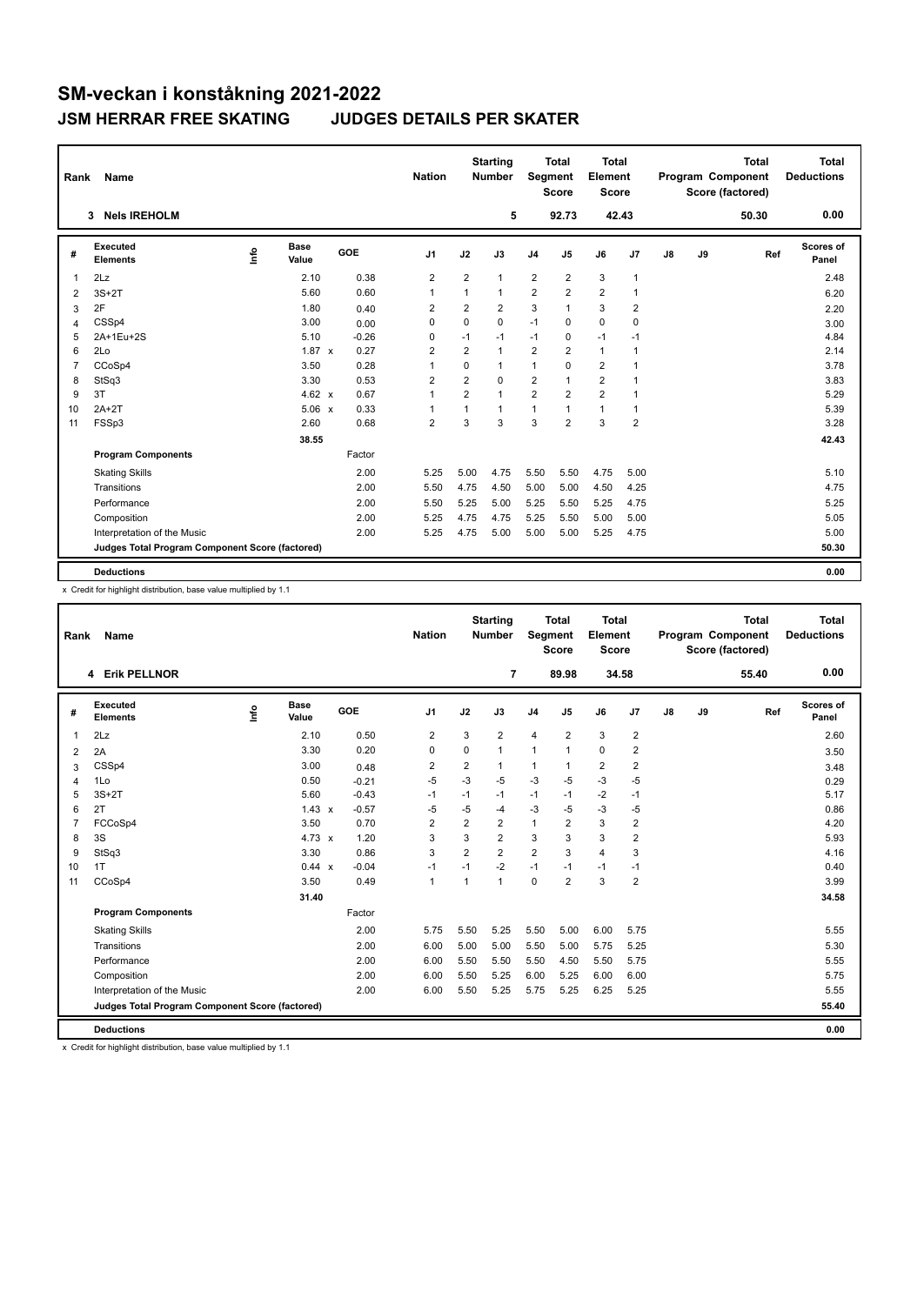| Rank           | Name                                            |      |                      |         |            | <b>Nation</b>  |                | <b>Starting</b><br><b>Number</b> | Segment        | <b>Total</b><br><b>Score</b> | <b>Total</b><br>Element<br><b>Score</b> |                |    |    | <b>Total</b><br>Program Component<br>Score (factored) | <b>Total</b><br><b>Deductions</b> |
|----------------|-------------------------------------------------|------|----------------------|---------|------------|----------------|----------------|----------------------------------|----------------|------------------------------|-----------------------------------------|----------------|----|----|-------------------------------------------------------|-----------------------------------|
|                | 5 Adam BJELKE                                   |      |                      |         |            |                |                | 8                                |                | 82.13                        |                                         | 34.23          |    |    | 48.90                                                 | $-1.00$                           |
| #              | Executed<br><b>Elements</b>                     | ١rfo | <b>Base</b><br>Value |         | <b>GOE</b> | J <sub>1</sub> | J2             | J3                               | J <sub>4</sub> | J <sub>5</sub>               | J6                                      | J <sub>7</sub> | J8 | J9 | Ref                                                   | Scores of<br>Panel                |
| 1              | $2A+2T$                                         |      | 4.60                 |         | 0.46       | 1              | 2              | $\mathbf{1}$                     | $\mathbf{1}$   | 2                            | $\overline{2}$                          | $\mathbf{1}$   |    |    |                                                       | 5.06                              |
| 2              | 3T                                              |      | 4.20                 |         | $-2.10$    | $-5$           | $-5$           | $-5$                             | $-5$           | $-5$                         | $-5$                                    | $-5$           |    |    |                                                       | 2.10                              |
| 3              | 2A                                              |      | 3.30                 |         | 0.00       | 0              | 1              | 0                                | 0              | 0                            | $\mathbf 0$                             | 0              |    |    |                                                       | 3.30                              |
| 4              | 2S                                              |      | 1.30                 |         | $-0.21$    | $-1$           | $-2$           | $-2$                             | $-2$           | $\Omega$                     | $-1$                                    | $-5$           |    |    |                                                       | 1.09                              |
| 5              | StSq3                                           |      | 3.30                 |         | 0.53       | 1              | $\overline{2}$ | $\mathbf{1}$                     | $\overline{2}$ | $\overline{2}$               | $\overline{2}$                          | $\overline{1}$ |    |    |                                                       | 3.83                              |
| 6              | 2Lz+1Eu+2F                                      |      | 4.84 $x$             |         | 0.04       | 1              | $\Omega$       | 0                                | 0              | $\Omega$                     | $\mathbf{1}$                            | $\mathbf 0$    |    |    |                                                       | 4.88                              |
| $\overline{7}$ | FCSSp3                                          |      | 2.60                 |         | 0.26       | 1              | 1              | $\overline{2}$                   | 0              | 1                            | $\mathbf{1}$                            | $\overline{1}$ |    |    |                                                       | 2.86                              |
| 8              | 3S                                              |      | $4.73 \times$        |         | $-1.38$    | $-3$           | $-3$           | $-3$                             | $-4$           | $-2$                         | $-4$                                    | $-3$           |    |    |                                                       | 3.35                              |
| 9              | CSSp2                                           |      | 2.30                 |         | 0.14       | $\Omega$       | 1              | $\overline{2}$                   | $-1$           | $\Omega$                     | $\mathbf{1}$                            | $\overline{1}$ |    |    |                                                       | 2.44                              |
| 10             | $2Lz+2T$                                        |      | $3.74 \times$        |         | $-0.38$    | $-2$           | $-2$           | $-2$                             | $-3$           | $-1$                         | $-2$                                    | $-1$           |    |    |                                                       | 3.36                              |
| 11             | CCoSp1                                          |      | 2.00                 |         | $-0.04$    | $-1$           | 1              | $\mathbf 0$                      | $-1$           | $\mathbf{1}$                 | $\mathbf 0$                             | $-1$           |    |    |                                                       | 1.96                              |
|                |                                                 |      | 36.91                |         |            |                |                |                                  |                |                              |                                         |                |    |    |                                                       | 34.23                             |
|                | <b>Program Components</b>                       |      |                      |         | Factor     |                |                |                                  |                |                              |                                         |                |    |    |                                                       |                                   |
|                | <b>Skating Skills</b>                           |      |                      |         | 2.00       | 5.25           | 5.25           | 4.75                             | 4.75           | 4.75                         | 5.50                                    | 4.50           |    |    |                                                       | 4.95                              |
|                | Transitions                                     |      |                      |         | 2.00       | 5.00           | 4.75           | 4.50                             | 4.50           | 4.75                         | 4.75                                    | 4.00           |    |    |                                                       | 4.65                              |
|                | Performance                                     |      |                      |         | 2.00       | 5.00           | 5.00           | 5.00                             | 4.50           | 5.00                         | 5.25                                    | 4.25           |    |    |                                                       | 4.90                              |
|                | Composition                                     |      |                      |         | 2.00       | 5.25           | 5.00           | 5.25                             | 5.00           | 5.00                         | 5.50                                    | 4.50           |    |    |                                                       | 5.10                              |
|                | Interpretation of the Music                     |      |                      |         | 2.00       | 5.00           | 4.75           | 5.00                             | 4.75           | 4.75                         | 5.25                                    | 4.00           |    |    |                                                       | 4.85                              |
|                | Judges Total Program Component Score (factored) |      |                      |         |            |                |                |                                  |                |                              |                                         |                |    |    |                                                       | 48.90                             |
|                | <b>Deductions</b>                               |      | Falls:               | $-1.00$ |            |                |                |                                  |                |                              |                                         |                |    |    |                                                       | $-1.00$                           |

x Credit for highlight distribution, base value multiplied by 1.1

| Rank           | Name                                            |      |                      |         | <b>Nation</b>  |      | <b>Starting</b><br><b>Number</b> | Segment        | <b>Total</b><br><b>Score</b> | <b>Total</b><br>Element<br><b>Score</b> |             |    |    | <b>Total</b><br>Program Component<br>Score (factored) | <b>Total</b><br><b>Deductions</b> |
|----------------|-------------------------------------------------|------|----------------------|---------|----------------|------|----------------------------------|----------------|------------------------------|-----------------------------------------|-------------|----|----|-------------------------------------------------------|-----------------------------------|
|                | <b>Hugo BOSTEDT</b><br>6                        |      |                      |         |                |      | 4                                |                | 69.85                        | 28.55                                   |             |    |    | 42.30                                                 | $-1.00$                           |
| #              | Executed<br><b>Elements</b>                     | info | <b>Base</b><br>Value | GOE     | J1             | J2   | J3                               | J <sub>4</sub> | J5                           | J6                                      | J7          | J8 | J9 | Ref                                                   | <b>Scores of</b><br>Panel         |
| 1              | 3S<<                                            | <<   | 1.30                 | $-0.65$ | $-5$           | $-5$ | $-5$                             | -5             | $-5$                         | $-5$                                    | $-5$        |    |    |                                                       | 0.65                              |
| 2              | 2A                                              |      | 3.30                 | 0.53    | 2              | 1    | 1                                | $\overline{2}$ | $\overline{2}$               | $\overline{2}$                          | 1           |    |    |                                                       | 3.83                              |
| 3              | 3F!q                                            |      | 5.30                 | $-2.65$ | $-5$           | $-5$ | $-5$                             | $-5$           | $-5$                         | $-5$                                    | $-5$        |    |    |                                                       | 2.65                              |
| $\overline{4}$ | FCCoSp4                                         |      | 3.50                 | 0.07    | $\mathbf 0$    | 0    | 0                                | $-1$           | 1                            | $\pmb{0}$                               | 1           |    |    |                                                       | 3.57                              |
| 5              | 3S<<+REP                                        | <<   | 0.91                 | $-0.65$ | $-5$           | $-5$ | $-5$                             | $-5$           | $-5$                         | $-5$                                    | $-5$        |    |    |                                                       | 0.26                              |
| 6              | $1A+2T$                                         |      | 2.64 x               | 0.00    | 1              | 0    | 0                                | 0              | $\Omega$                     | $\mathbf 0$                             | 0           |    |    |                                                       | 2.64                              |
| 7              | FSSp1                                           |      | 2.00                 | $-0.20$ | $-1$           | $-2$ | $-2$                             | 0              | $\Omega$                     | $-1$                                    | $-1$        |    |    |                                                       | 1.80                              |
| 8              | 2Lz+1Eu+2F                                      |      | 4.84 $x$             | 0.21    | $\overline{2}$ | 0    | 1                                | 0              | $\overline{2}$               | $\overline{2}$                          | 0           |    |    |                                                       | 5.05                              |
| 9              | $2Lz+2T$                                        |      | $3.74 \times$        | 0.17    | 1              | 1    | 1                                | 0              | 1                            | $\mathbf{1}$                            | $-1$        |    |    |                                                       | 3.91                              |
| 10             | StSq1                                           |      | 1.80                 | 0.14    | $\mathbf 0$    | 1    | 1                                | 0              | 1                            | $\mathbf{1}$                            | 1           |    |    |                                                       | 1.94                              |
| 11             | CCoSp2                                          |      | 2.50                 | $-0.25$ | $-2$           | $-2$ | $-1$                             | $-1$           | 1                            | $-1$                                    | $\mathbf 0$ |    |    |                                                       | 2.25                              |
|                |                                                 |      | 31.83                |         |                |      |                                  |                |                              |                                         |             |    |    |                                                       | 28.55                             |
|                | <b>Program Components</b>                       |      |                      | Factor  |                |      |                                  |                |                              |                                         |             |    |    |                                                       |                                   |
|                | <b>Skating Skills</b>                           |      |                      | 2.00    | 4.75           | 4.75 | 4.00                             | 4.25           | 5.00                         | 4.50                                    | 4.50        |    |    |                                                       | 4.55                              |
|                | Transitions                                     |      |                      | 2.00    | 4.50           | 4.25 | 3.75                             | 4.00           | 4.50                         | 3.75                                    | 4.00        |    |    |                                                       | 4.10                              |
|                | Performance                                     |      |                      | 2.00    | 4.25           | 4.50 | 3.75                             | 4.00           | 4.50                         | 3.75                                    | 4.25        |    |    |                                                       | 4.15                              |
|                | Composition                                     |      |                      | 2.00    | 4.50           | 4.50 | 4.00                             | 4.25           | 4.75                         | 4.25                                    | 4.25        |    |    |                                                       | 4.35                              |
|                | Interpretation of the Music                     |      |                      | 2.00    | 4.25           | 4.00 | 3.75                             | 4.00           | 4.50                         | 4.00                                    | 3.75        |    |    |                                                       | 4.00                              |
|                | Judges Total Program Component Score (factored) |      |                      |         |                |      |                                  |                |                              |                                         |             |    |    |                                                       | 42.30                             |
|                | <b>Deductions</b>                               |      | Falls: -1.00         |         |                |      |                                  |                |                              |                                         |             |    |    |                                                       | $-1.00$                           |

<< Downgraded jump x Credit for highlight distribution, base value multiplied by 1.1 ! Not clear edge REP Jump repetition q Jump landed on the quarter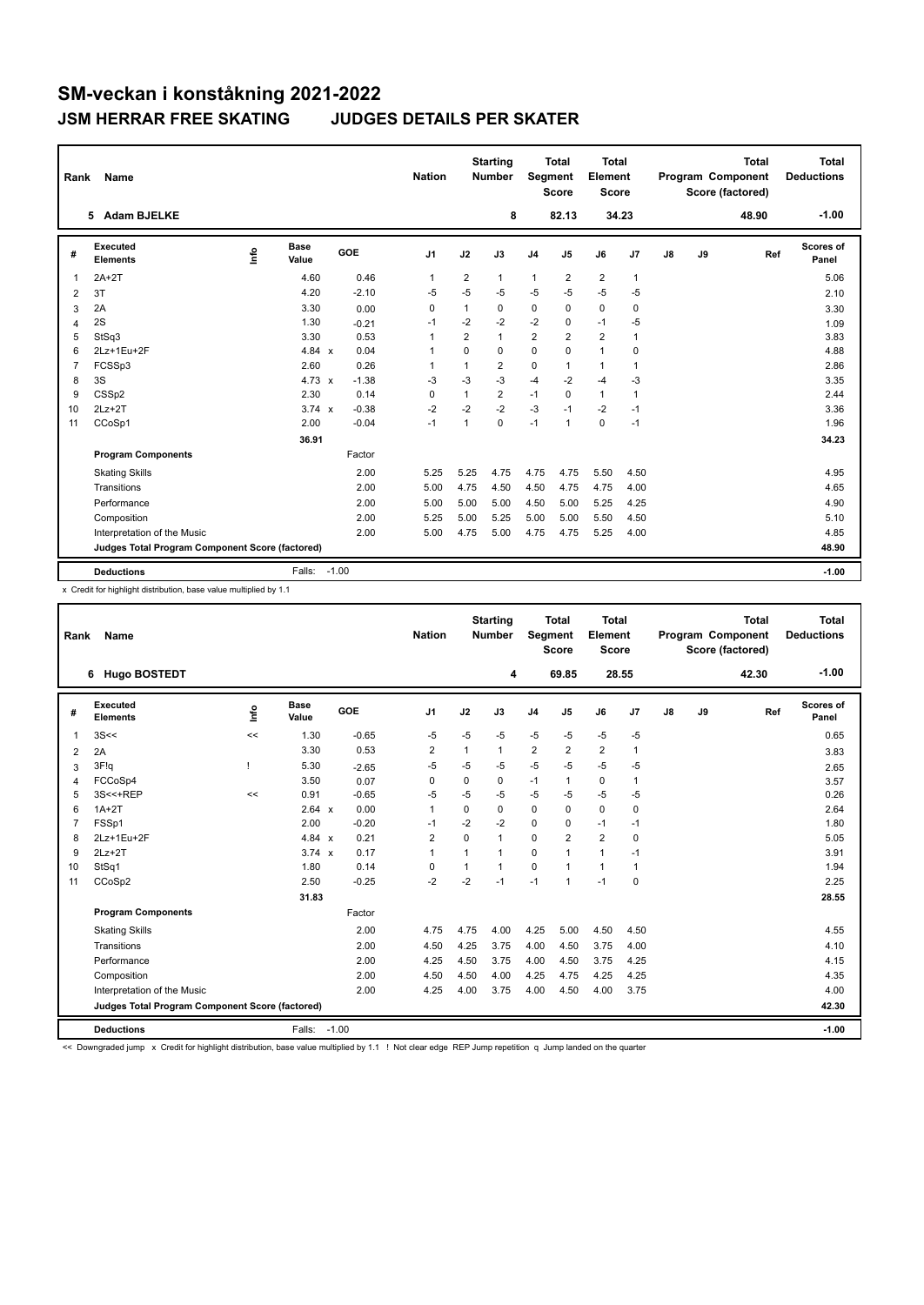| Rank           | Name                                            |      |                      |         | <b>Nation</b>  |              | <b>Starting</b><br><b>Number</b> |                | <b>Total</b><br>Segment<br><b>Score</b> | <b>Total</b><br>Element<br><b>Score</b> |              |               |    | <b>Total</b><br><b>Program Component</b><br>Score (factored) | <b>Total</b><br><b>Deductions</b> |
|----------------|-------------------------------------------------|------|----------------------|---------|----------------|--------------|----------------------------------|----------------|-----------------------------------------|-----------------------------------------|--------------|---------------|----|--------------------------------------------------------------|-----------------------------------|
|                | <b>Rickard OLSSON</b><br>$\overline{7}$         |      |                      |         |                |              | $\mathbf{2}$                     |                | 69.03                                   |                                         | 28.13        |               |    | 40.90                                                        | 0.00                              |
| #              | Executed<br><b>Elements</b>                     | Info | <b>Base</b><br>Value | GOE     | J <sub>1</sub> | J2           | J3                               | J <sub>4</sub> | J <sub>5</sub>                          | J6                                      | J7           | $\mathsf{J}8$ | J9 | Ref                                                          | Scores of<br>Panel                |
| 1              | 2F!+1Eu+2S                                      |      | 3.60                 | $-0.25$ | $-2$           | $-2$         | $-2$                             | $-1$           | $-1$                                    | $-1$                                    | $-1$         |               |    |                                                              | 3.35                              |
| 2              | 1A                                              |      | 1.10                 | 0.02    | 1              | $\Omega$     | 0                                | 0              | 0                                       | $\mathbf{1}$                            | 0            |               |    |                                                              | 1.12                              |
| 3              | 2Lz                                             |      | 2.10                 | 0.00    | $-1$           | $\Omega$     | 0                                | 0              | $\Omega$                                | 0                                       | $\mathbf 0$  |               |    |                                                              | 2.10                              |
| 4              | CCoSp3                                          |      | 3.00                 | 0.48    | $\overline{2}$ | $\mathbf{1}$ | $\mathbf{1}$                     | $\overline{2}$ | $\overline{2}$                          | $\overline{2}$                          | $\mathbf{1}$ |               |    |                                                              | 3.48                              |
| 5              | StSq2                                           |      | 2.60                 | 0.31    | $\overline{1}$ | 1            | $\mathbf{1}$                     | $\overline{2}$ | $\overline{1}$                          | $\overline{2}$                          | $\mathbf{1}$ |               |    |                                                              | 2.91                              |
| 6              | $2F!+2Lo$                                       |      | 3.50                 | $-0.18$ | $-2$           | $-1$         | $-1$                             | $-1$           | $-1$                                    | $-1$                                    | $-1$         |               |    |                                                              | 3.32                              |
| $\overline{7}$ | 2Lz                                             |      | 2.31 x               | $-0.80$ | $-3$           | $-3$         | $-4$                             | $-4$           | $-5$                                    | $-5$                                    | $-3$         |               |    |                                                              | 1.51                              |
| 8              | $2S+2T$                                         |      | 2.86 x               | $-0.18$ | $-2$           | $-1$         | $-2$                             | $-1$           | $-1$                                    | $-2$                                    | $-1$         |               |    |                                                              | 2.68                              |
| 9              | 2Lo                                             |      | $1.87 \times$        | 0.00    | $\Omega$       | $\Omega$     | $\Omega$                         | $\mathbf 0$    | $\Omega$                                | $\mathbf{1}$                            | 0            |               |    |                                                              | 1.87                              |
| 10             | FCSp3                                           |      | 2.80                 | 0.34    | $\mathbf{1}$   | 1            | $\mathbf{1}$                     | 2              | $\overline{1}$                          | $\overline{2}$                          | $\mathbf{1}$ |               |    |                                                              | 3.14                              |
| 11             | CSSp3                                           |      | 2.60                 | 0.05    | $\mathbf 0$    | 1            | $\Omega$                         | 0              | $\Omega$                                | $\overline{2}$                          | $\Omega$     |               |    |                                                              | 2.65                              |
|                |                                                 |      | 28.34                |         |                |              |                                  |                |                                         |                                         |              |               |    |                                                              | 28.13                             |
|                | <b>Program Components</b>                       |      |                      | Factor  |                |              |                                  |                |                                         |                                         |              |               |    |                                                              |                                   |
|                | <b>Skating Skills</b>                           |      |                      | 2.00    | 4.00           | 4.50         | 4.00                             | 4.25           | 4.25                                    | 4.25                                    | 4.00         |               |    |                                                              | 4.15                              |
|                | Transitions                                     |      |                      | 2.00    | 4.00           | 4.00         | 3.50                             | 4.25           | 3.75                                    | 4.00                                    | 3.50         |               |    |                                                              | 3.85                              |
|                | Performance                                     |      |                      | 2.00    | 4.25           | 4.25         | 4.00                             | 4.25           | 4.25                                    | 4.50                                    | 3.75         |               |    |                                                              | 4.20                              |
|                | Composition                                     |      |                      | 2.00    | 4.00           | 4.25         | 4.00                             | 4.50           | 4.00                                    | 4.50                                    | 4.00         |               |    |                                                              | 4.15                              |
|                | Interpretation of the Music                     |      |                      | 2.00    | 4.00           | 4.25         | 4.25                             | 4.25           | 3.75                                    | 4.25                                    | 3.75         |               |    |                                                              | 4.10                              |
|                | Judges Total Program Component Score (factored) |      |                      |         |                |              |                                  |                |                                         |                                         |              |               |    |                                                              | 40.90                             |
|                | <b>Deductions</b>                               |      |                      |         |                |              |                                  |                |                                         |                                         |              |               |    |                                                              | 0.00                              |

x Credit for highlight distribution, base value multiplied by 1.1 ! Not clear edge

| Rank           | <b>Name</b>                                     |      |                      |         | <b>Nation</b>  |          | <b>Starting</b><br><b>Number</b> | Segment        | <b>Total</b><br><b>Score</b> | <b>Total</b><br>Element<br><b>Score</b> |              |               |    | <b>Total</b><br>Program Component<br>Score (factored) | <b>Total</b><br><b>Deductions</b> |
|----------------|-------------------------------------------------|------|----------------------|---------|----------------|----------|----------------------------------|----------------|------------------------------|-----------------------------------------|--------------|---------------|----|-------------------------------------------------------|-----------------------------------|
|                | <b>Victor ÅBERG</b><br>8                        |      |                      |         |                |          | 6                                |                | 68.53                        | 26.63                                   |              |               |    | 42.90                                                 | $-1.00$                           |
| #              | Executed<br><b>Elements</b>                     | Info | <b>Base</b><br>Value | GOE     | J <sub>1</sub> | J2       | J3                               | J <sub>4</sub> | J5                           | J6                                      | J7           | $\mathsf{J}8$ | J9 | Ref                                                   | <b>Scores of</b><br>Panel         |
| 1              | 3S                                              |      | 4.30                 | 0.34    | 0              | 1        | 0                                | $\mathbf{1}$   | 1                            | $\mathbf{1}$                            | $\mathbf{1}$ |               |    |                                                       | 4.64                              |
| 2              | 3T                                              |      | 4.20                 | $-2.10$ | $-5$           | $-5$     | $-5$                             | $-5$           | $-5$                         | $-5$                                    | $-5$         |               |    |                                                       | 2.10                              |
| 3              | 1Lz                                             |      | 0.60                 | $-0.05$ | $-1$           | 0        | $-1$                             | $-1$           | 0                            | $-1$                                    | $-1$         |               |    |                                                       | 0.55                              |
| 4              | $1A+2T+2T$                                      |      | 3.70                 | $-0.08$ | 0              | $-1$     | $-1$                             | $-1$           | 0                            | $-1$                                    | 0            |               |    |                                                       | 3.62                              |
| 5              | FCCoSp3                                         |      | 3.00                 | $-0.24$ | -2             | $-2$     | $-1$                             | 0              | $-1$                         | $\mathbf 0$                             | 0            |               |    |                                                       | 2.76                              |
| 6              | 2Fe                                             | e    | 1.44                 | $-0.40$ | -3             | $-2$     | $-3$                             | $-2$           | $-3$                         | $-4$                                    | $-3$         |               |    |                                                       | 1.04                              |
| $\overline{7}$ | 2Lz                                             |      | 2.31 x               | 0.13    | 1              | $\Omega$ | $\Omega$                         | $\mathbf{1}$   | 0                            | $\overline{\mathbf{c}}$                 | 1            |               |    |                                                       | 2.44                              |
| 8              | 1A                                              |      | 1.21<br>$\mathsf{x}$ | 0.00    | 0              | 0        | 0                                | $\mathbf 0$    | 0                            | $\mathbf 0$                             | 0            |               |    |                                                       | 1.21                              |
| 9              | CSSp4                                           |      | 3.00                 | 0.36    | $\overline{2}$ | 1        | 1                                | 0              | 1                            | $\overline{2}$                          | 1            |               |    |                                                       | 3.36                              |
| 10             | StSq2                                           |      | 2.60                 | $-0.57$ | $-2$           | $-3$     | $-2$                             | $-3$           | $-2$                         | $-2$                                    | $-2$         |               |    |                                                       | 2.03                              |
| 11             | CCoSp3                                          |      | 3.00                 | $-0.12$ | 0              | $-1$     | 0                                | $-1$           | 1                            | $-1$                                    | 0            |               |    |                                                       | 2.88                              |
|                |                                                 |      | 29.36                |         |                |          |                                  |                |                              |                                         |              |               |    |                                                       | 26.63                             |
|                | <b>Program Components</b>                       |      |                      | Factor  |                |          |                                  |                |                              |                                         |              |               |    |                                                       |                                   |
|                | <b>Skating Skills</b>                           |      |                      | 2.00    | 4.75           | 4.50     | 4.00                             | 5.00           | 4.50                         | 4.50                                    | 4.00         |               |    |                                                       | 4.45                              |
|                | Transitions                                     |      |                      | 2.00    | 4.50           | 4.25     | 3.50                             | 4.50           | 4.25                         | 3.75                                    | 3.50         |               |    |                                                       | 4.05                              |
|                | Performance                                     |      |                      | 2.00    | 4.75           | 4.50     | 3.75                             | 4.50           | 4.25                         | 4.25                                    | 4.00         |               |    |                                                       | 4.30                              |
|                | Composition                                     |      |                      | 2.00    | 4.50           | 4.75     | 3.75                             | 5.00           | 4.50                         | 4.00                                    | 4.25         |               |    |                                                       | 4.40                              |
|                | Interpretation of the Music                     |      |                      | 2.00    | 4.75           | 4.25     | 4.00                             | 4.75           | 4.50                         | 3.75                                    | 3.75         |               |    |                                                       | 4.25                              |
|                | Judges Total Program Component Score (factored) |      |                      |         |                |          |                                  |                |                              |                                         |              |               |    |                                                       | 42.90                             |
|                | <b>Deductions</b>                               |      | Falls:               | $-1.00$ |                |          |                                  |                |                              |                                         |              |               |    |                                                       | $-1.00$                           |

x Credit for highlight distribution, base value multiplied by 1.1 e Wrong edge